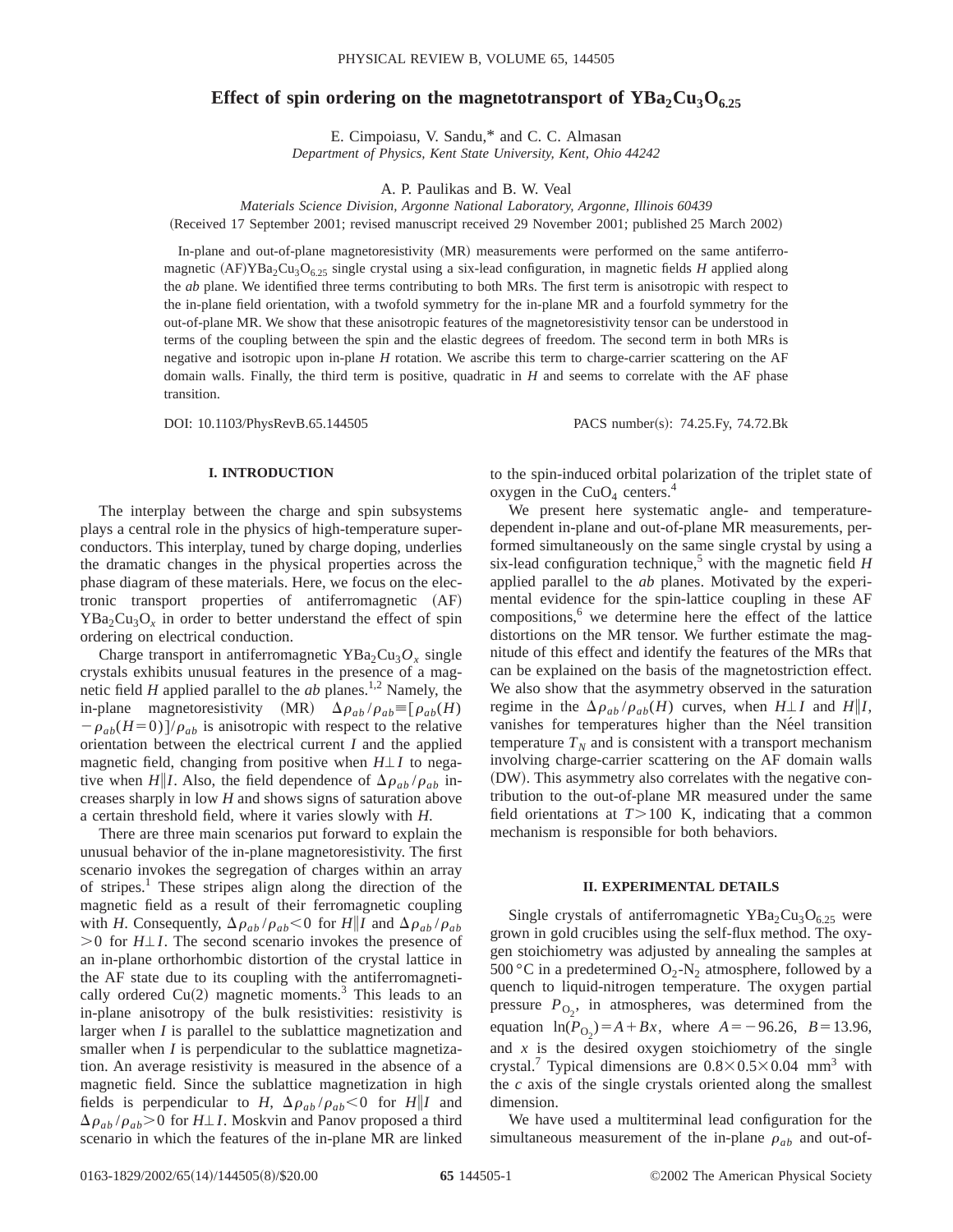

FIG. 1. Temperature *T* dependence of the zero-field in-plane,  $\rho_{ab}$ , and out-of-plane,  $\rho_c$ , resistivities of YBa<sub>2</sub>Cu<sub>3</sub>O<sub>6.25</sub> single crystal.

plane  $\rho_c$  resistivities and the respective magnetoresistivities  $\Delta\rho_{ab}/\rho_{ab}$  and  $\Delta\rho_c/\rho_c$ . A total of eight low-resistance electrical contacts are applied on the top and bottom faces of the crystal using thermally treated silver pads and roomtemperature silver epoxy. The electrical current *I* is always applied along one of the crystal faces, while the top and bottom face voltages are measured simultaneously. A mathematical algorithm is subsequently used to extract the two components of the resistivity tensor.<sup>8</sup> The MR measurements were performed at constant temperature *T* in sweeping *H* up to 14 T applied along the *ab* planes  $(H \| ab)$ . The angular dependence of MR was determined by rotating the sample between 0° and 360° in constant *H* and *T*.

During measurements, special care was taken to account for the magnetoresistance of the temperature sensors (Pt or Cernox) and to eliminate the contribution of the Hall effect to the measured voltages. $9$  We checked the quality of our samples by performing multiterminal measurements with different lead configurations in zero field while sweeping *T* between 10  $K \le T \le 300$  K. Samples free of defects and inhomogeneities should yield identical resistivity values when measured using different lead configurations. The single crystal for which data are shown here has less than 10% change in resistivity when measured using different lead configurations.

#### **III. RESULTS**

Typical  $\rho_{ab}(T)$  and  $\rho_c(T)$  (10 K \le T \le 300 K) for  $YBa_2Cu_3O_{6.25}$  are shown in Fig. 1. For 175 K  $\leq T$  $\leq$  300 K,  $\rho_{ab}(T)$  is weakly metallic despite the fact that the sample is strongly underdoped.  $\rho_{ab}(T)$  exhibits two crossovers with decreasing *T*: a crossover from metallic to weak localization behavior at 175 K and a second crossover to two-dimensional variable-range hopping (VRH) of localized holes in a textured magnetic system at 115 K. $^{10}$  In contrast,  $\rho_c(T)$  is very large and displays a nonmetallic behavior over the whole *T* range with a VRH-type dependence below 115 K.<sup>10</sup> The kink in the *T* derivative of  $\rho_c$ , which occurs while cooling through  $T_N$ ,<sup>11</sup> was not detected for the measured *T* 



FIG. 2. Field  $H$  dependence of  $(a)$  in-plane magnetoresistivity  $\Delta \rho_{ab} / \rho_{ab}$  and (b) out-of-plane magnetoresistivity  $\Delta \rho_c / \rho_c$  of  $YBa<sub>2</sub>Cu<sub>3</sub>O<sub>6.25</sub>$  single crystal measured at 50 K with different field orientations (filled symbols). The filled circles correspond to  $H\|I\|ab$  plane and  $H\perp I$ , while the filled triangles correspond to  $\theta$  $=45^{\circ}$ . The three curves shown with empty symbols are extracted from the raw data (filled symbols) as follows. The anisotropic term  $\Delta \rho_{ab,c}^{anis}/\rho_{ab,c}$  (inverted triangles) is the difference between  $\Delta \rho_{ab,c}/\rho_{ab,c}(H,0^{\circ})$  and  $\Delta \rho_{ab,c}/\rho_{ab,c}(H,45^{\circ})$ , while the quadratic in *H* term  $\gamma_{ab,c}H^2$  (squares) was subtracted from  $\Delta \rho_{ab} / \rho_{ab}(H,45^\circ)$ and  $\Delta \rho_c / \rho_c (H, 90^\circ)$ , respectively, to, hence, give the term attributed to domains-wall scattering,  $\Delta \rho_{ab,c}^{DW}/\rho_{ab,c}$  (open triangles). Thus, the sum of the three curves shown with empty symbols gives  $\Delta \rho_{ab}$  / $\rho_{ab}(H,0^{\circ})$  and  $\Delta \rho_c$  / $\rho_c(H,45^{\circ})$ , respectively.

range, indicating that  $T_N$ >300 K.

There are several unusual features that characterize the magnetotransport of these low oxygen concentrations in magnetic field *H* applied parallel to the  $CuO<sub>2</sub>$  planes. First, the *H* dependence of  $\Delta \rho_{ab,c} / \rho_{ab,c}$  is a superposition of three contributions. Figure  $2(a)$  illustrates the *H* dependence of  $\Delta\rho_{ab}/\rho_{ab}$  measured at *T* = 50 K at three different angles: 0° and 90° (filled circles), and 45° (filled triangles). Here  $\theta$  $=0^{\circ}$  corresponds to *H* parallel to the *x* axis (defined along the longest dimension of the single crystal), which corresponds to the direction of *I* and to one of the in-plane crystallographic axes  $a(b)$ . Note that  $\Delta \rho_{ab} / \rho_{ab}$  is strongly anisotropic, i.e.,  $\Delta \rho_{ab} / \rho_{ab}$  is negative when *H*||*I* ( $\theta = 0^{\circ}$ ) and is positive when  $H \perp I$  ( $\theta = 90^\circ$ ). The  $\Delta \rho_{ab} / \rho_{ab}(H)$  curves corresponding to these two field-current configurations are almost symmetric with respect to the  $\Delta \rho_{ab} / \rho_{ab}(H)$  curve corresponding to the  $\theta$ =45° configuration. Hence, there is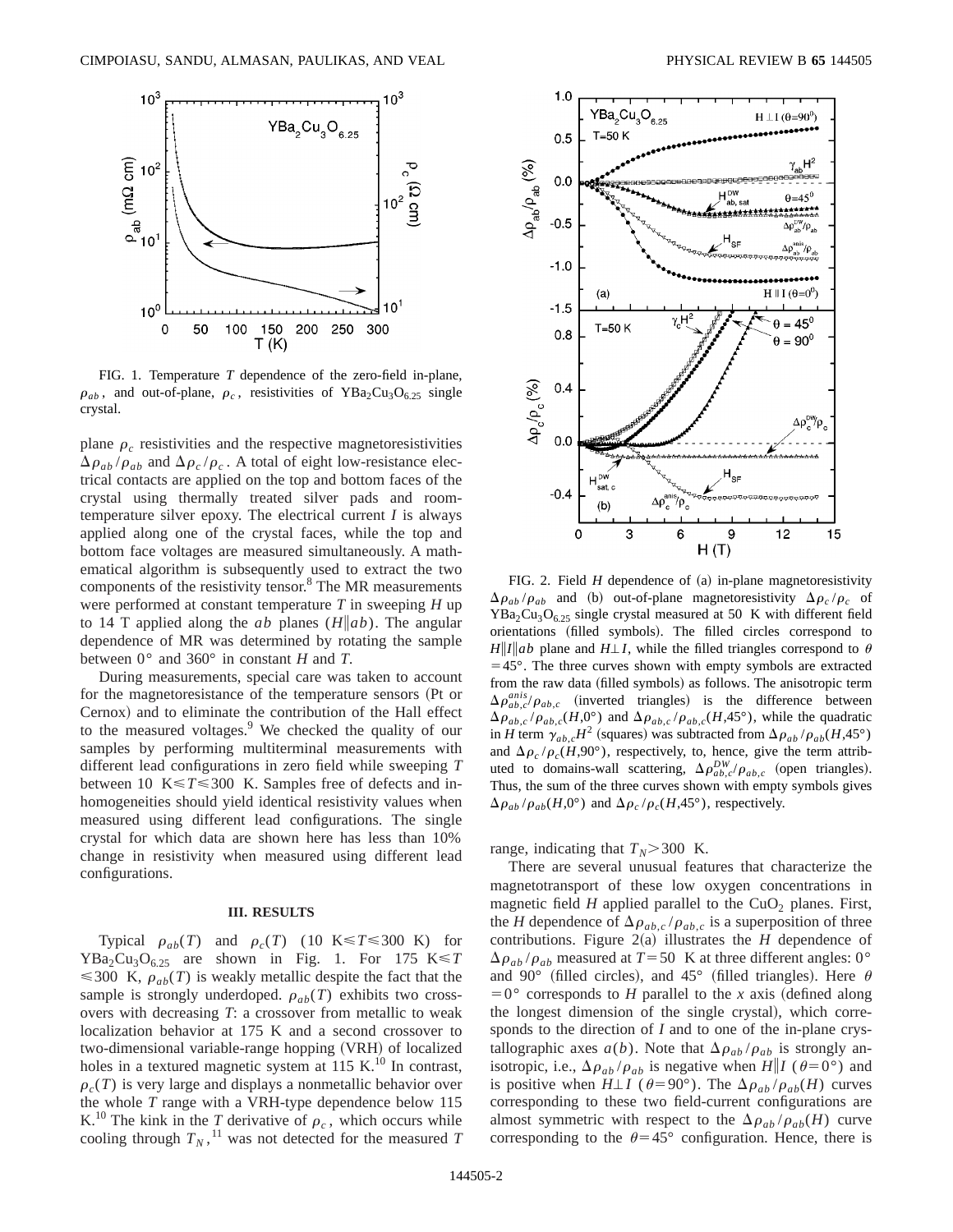an anisotropic contribution  $\Delta \rho_{ab}^{anis}/\rho_{ab}(H,\theta)$ , given by the difference between  $\Delta \rho_{ab} / \rho_{ab}(H,\theta)$  and  $\Delta \rho_{ab} / \rho_{ab}(H,\phi)$ . The *H* dependence of  $\Delta \rho_{ab}^{anis}/\rho_{ab}$  for  $\theta=0^{\circ}$  is shown in Fig.  $2(a)$  (inverted triangles). This term is strongly *H* dependent for low *H* and saturates for *H* higher than a certain value  $H_{SF}$ . Thus,  $\Delta \rho_{ab} / \rho_{ab}(H,\theta)$  is the sum of two terms:  $\Delta \rho_{ab}/\rho_{ab}(H, 45^\circ)$  and  $\Delta \rho_{ab}^{anis}/\rho_{ab}(H, \theta)$ . The  $\Delta \rho_{ab}$  / $\rho_{ab}(H,45^{\circ})$  term is also a superposition of two contributions: (i) a positive, isotropic, and quadratic in *H* contribution,  $\gamma_{ab}H^2$  [open squares in Fig. 2(a)], and (ii) a negative contribution  $\Delta \rho_{ab}^{DW}/\rho_{ab}$  (open triangles), which increases sharply with *H* at low *H* and saturates for magnetic fields higher than a threshold value  $H_{ab,sat}^{DW}$ .

A similar superposition of three different terms is also characteristic to the *H* dependence of  $\Delta \rho_c / \rho_c$ . Figure 2(b) illustrates the *H* dependence of  $\Delta \rho_c / \rho_c$  measured at *T* =50 K with  $\theta$ =90° (filled circles) and  $\theta$ =45° (filled triangles). The results for  $\theta=0^{\circ}$  (data not shown) are almost identical with the results for  $\theta = 90^\circ$ , as expected from symmetry reasons. The  $\Delta \rho_c / \rho_c (H,45^\circ)$  and  $\Delta \rho_c / \rho_c (H,90^\circ)$ curves differ by a term  $\Delta \rho_c^{anis}/\rho_c(H,45^\circ)$  (inverted triangles). Thus, there is an anisotropic term  $\Delta \rho_c^{anis}/\rho_c(H,\theta)$ contributing to the *c*-axis MR, given by the difference between  $\Delta \rho_c / \rho_c(H,\theta)$  and  $\Delta \rho_c / \rho_c(H,\theta)$ . This  $\Delta \rho_c^{anis}/\rho_c$ term increases with *H* for low *H* and saturates for *H*  $>H_{SF}$ , with  $H_{SF}$  the same for both  $\Delta \rho_{ab}^{anis}/\rho_{ab}$  and  $\Delta \rho_c^{anis}/\rho_c$ . Thus, similarly to the in-plane MR,  $\Delta \rho_c / \rho_c(H,\theta)$  is the sum of two terms  $\Delta \rho_c / \rho_c(H,\theta)$  and  $\Delta \rho_c^{anis}/\rho_c(H,\theta)$ . The  $\Delta \rho_c/\rho_c(H,90^\circ)$  term is also a superposition of two contributions: (i) a positive, isotropic, and quadratic in *H* contribution,  $\gamma_c H^2$ , dominant at high *H* (open squares) and (ii) a negative contribution  $\Delta \rho_c^{DW} / \rho_c(H)$  (open triangles), which increases sharply with  $H$  at low  $H$  and saturates for magnetic fields higher than a threshold value  $H_{c,sat}^{DW}$ .

As anticipated from above, the MRs are strongly anisotropic upon the in-plane rotation of *H*. This feature is best illustrated in the angular dependence of  $\Delta \rho_{ab,c} / \rho_{ab,c}$  measured at constant *T*. Figure 3(a) is a plot of  $\Delta \rho_{ab}^{anis}/\rho_{ab}$  vs  $\theta$ . Notice that  $\Delta \rho_{ab}^{anis}/\rho_{ab}$  has a twofold symmetry and an enhancing anisotropy with decreasing *T*. The angular dependence of  $\Delta \rho_c^{anis}/\rho_c$  is shown in Fig. 3(b). This term exhibits a fourfold symmetry, with minima at 45° between *H* and *a*(*b*). Its anisotropy is again enhanced with decreasing *T*.

We show next that the anisotropic features of  $\Delta \rho_{ab,c}$  / $\rho_{ab,c}$  at high *H* values can be understood in terms of the coupling between the spin and elastic degrees of freedom in the antiferromagnetic state, with the *a* and *b* directions corresponding to the easy axes of magnetization. We also show that the asymmetry of the  $\Delta \rho_{ab} / \rho_{ab}(H)$  curves when *H*||*I* and *H* $\perp$ *I*, i.e., the  $\Delta \rho_{ab}^{DW}/\rho_{ab}$  term, as well as the negative contribution to  $\Delta \rho_c / \rho_c$ , i.e., the  $\Delta \rho_c^{DW}/\rho_c$  term, may be the result of charge-carrier scattering on the antiferromagnetic domain walls.

## **IV. EFFECT OF LATTICE DISTORTIONS ON MAGNETOTRANSPORT**

Below  $T_N$ , the spins of the Cu ions are oriented along the  $CuO<sub>2</sub>$  planes and are antiferromagnetically ordered both in-



FIG. 3. Angular  $\theta$  dependence of (a) the in-plane  $\Delta \rho_{ab}^{anis}/\rho_{ab}$ and (b) out-of-plane  $\Delta \rho_c^{anis}/\rho_c$  anisotropic contributions to the magnetoresistivities of  $YBa<sub>2</sub>Cu<sub>3</sub>O<sub>6.25</sub>$  single crystal measured at different temperatures *T* in a magnetic field  $H=10$  T applied parallel to the *ab* plane.  $\theta$  is the angle between *H* and the applied current *I* with  $\theta = 0^{\circ}$  when *H*||*I*. The direction of *I* is along the crystallographic axis *a* (*b*).

plane and out of the plane.<sup>12</sup> The single crystal is divided into antiferromagnetic domains. In each domain, the sublattice magnetizations  $M_1$  and  $M_2$  with  $M_1 = M_2 = M_s$  are antiparallel to each other, with the staggered magnetization **L**  $=$ **M**<sub>1</sub> $-$ **M**<sub>2</sub> oriented along the easy axes of magnetization. In the absence of an applied magnetic field, the orientation of the domains is equally distributed between the two easy axes of magnetization. When the magnetic field is increased from  $H=0$ , the domains with unfavorably oriented sublattice magnetizations rotate perpendicular to the direction of *H* and, for a value of *H* higher than a threshold value  $H_{SF}$ , the system reaches the single-domain state. In  $H > H_{SF}$ , the sublattice magnetizations are canted relative to each other, towards the direction of the field, and the total magnetization  $M = M_1 + M_2$  becomes different than zero. The canting angle increases with increasing field up to a maximum field  $H_F$ , when all the spins are aligned along the direction of *H*.

Upon the onset of long-range antiferromagnetic ordering, the crystal lattice is slightly distorted along the direction of **L**  $(magnetostriction)$  as a result of its coupling with the antiferromagnetically ordered  $Cu(2)$  spins. Thus, inside each antiferromagnetic domain, the crystal symmetry is lowered from tetragonal to orthorhombic, giving rise to a nonzero strain tensor  $e_{ii}$  and to a change in the in-plane and out-of-plane resistivities. This spin-lattice coupling was experimentally confirmed for antiferromagnetic  $YBa<sub>2</sub>Cu<sub>3</sub>O<sub>61</sub>$  single crystals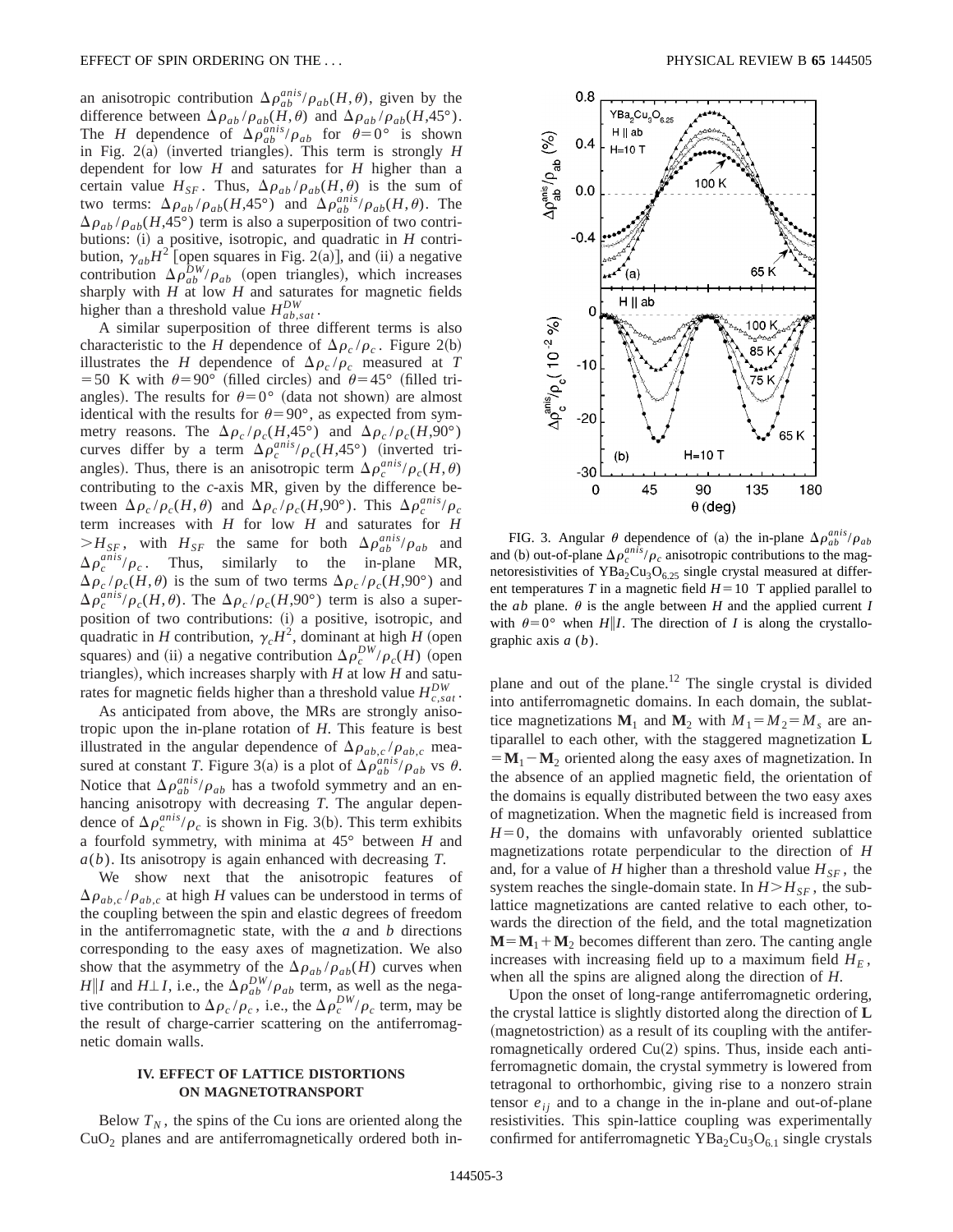doped with 1% Gd through electron-spin-resonance measurements.<sup>6</sup>

In determining the effect of the lattice distortions on  $\rho_{ab}$ and  $\rho_c$ , we start with the assumption that both  $\rho_{ab}$  and  $\rho_c$  are functions of the diagonal components  $e_{xx}$ ,  $e_{yy}$ , and  $e_{zz}$  of the strain tensor, produced by the magnetoelastic coupling. We write both resistivities as a power series of isotropic  $\Sigma$  $= e_{xx} + e_{yy} + e_{zz}$  and anisotropic  $\Delta = e_{xx} - e_{yy}$  combinations of the strains since, for axial symmetry, the component  $e_{zz}$  is a function of the sum  $e_{xx} + e_{yy}$ .<sup>13</sup> Hence, to second order in  $\Sigma$  and  $\Delta$ , the resistivities are given by

$$
\rho_{ab} = \rho_{0,ab} + a_{p1} \Sigma + b_{p1} \Delta + a_{p2} \Sigma^2 + b_{p2} \Delta^2, \tag{1}
$$

$$
\rho_c = \rho_{0,c} + a_{c1} \Sigma + a_{c2} \Sigma^2 + b_c \Delta^2.
$$
 (2)

Here  $\rho_{0,ab}$  and  $\rho_{0,c}$  are resistivities due to scattering mechanisms unrelated to lattice distortions, while  $a_{p1,p2}$ ,  $b_{p1,p2}$ ,  $a_{c1,c2}$ , and  $b_c$  are material dependent coefficients. The  $\rho_c$ expansion does not include a linear term in  $\Delta$  because of the symmetry of the crystalline structure and the experimental configuration.

The choice to expand  $\rho_c$  and  $\rho_{ab}$  in a power series of  $\Delta$ and  $\Sigma$  is a natural one. For instance, the relative change of the volume  $(\Sigma)$  is expected to affect both in-plane and outof-plane hopping integrals  $t_{\parallel} = \hbar/(2m_{\parallel}^* a^2)$  and  $t_{\perp}$  $= \hbar/(2m_{\perp}^{*}c^{2})$  and, therefore, to produce a change in  $\rho_{c}$  and  $\rho_{ab}$ . However, the relative change in volume does not scale with the change in resistivities;  $14-17$  hence,  $\Sigma$  is not the only source for the change in  $\rho_{ab}$  and  $\rho_c$ . Indeed, experiments have shown that lattice deformations produce a change in both the transport hopping integrals and charge-carrier density.18–20 Specifically, the charge-carrier density was found to increase under compression. This increase was ascribed to an enhanced chain ordering upon volume reduction<sup>21</sup> and, from a crystallographic point of view, to an enhanced orthorhombicity  $(a-b)/a$ . (The Hall number, which is related to the charge-carrier density, does not change under pressure in systems without Cu-O chains.<sup>22</sup>) Based on these results, we expect the change in the orthorhombicity  $[(a-b)/a \propto e_{xx} - e_{yy} \propto \Delta]$  of the YB<sub>2</sub>Cu<sub>3</sub>O<sub>6.25</sub> sample, produced by spin-lattice coupling, to also induce a change in the charge-carrier density, thus affecting both  $\rho_{ab}$ and  $\rho_c$ .

The strains  $e_{ii}$  ( $i=x,y,z$ ) are obtained starting from the total free energy of the antiferromagnetic sample in the single-domain state  $(H>H<sub>SF</sub>)$ . To second-order approximation and for a crystallographic lattice with tetragonal symmetry, the free energy can be written  $as^{23}$ 

$$
F = \frac{1}{2}Al^2 + \frac{1}{2}Bm^2 + \frac{1}{2}K_2l_x^2l_y^2 - 2M_s\mathbf{m} \cdot \mathbf{H} + B_{11}(e_{xx}l_x^2 + e_{yy}l_y^2)
$$
  
+  $B_{12}(e_{xx}l_y^2 + e_{yy}l_x^2) + B_{31}l^2e_{zz} + 2B_{66}e_{xy}l_xl_y$   
+  $\frac{1}{2}C_{11}(e_{xx}^2 + e_{yy}^2) + C_{12}e_{xx}e_{yy} + C_{13}(e_{xx} + e_{yy})e_{zz}$   
+  $\frac{1}{2}C_{33}e_{zz}^2 + 2C_{44}(e_{xz}^2 + e_{yz}^2) + 2C_{66}e_{xy}^2$ . (3)

The first four terms represent the magnetic interaction (two exchange terms, an anisotropy term, and a Zeeman term, respectively) expressed in terms of reduced staggered magnetization  $\mathbf{l} = \mathbf{L}/(2M_s)$  and reduced magnetization **m**  $= M/(2M_s)$ . The next four terms represent the magnetoelastic energies with magnetoelastic constants  $B_{ij}$ . The last six terms represent the elastic energy with elastic constants  $C_{ij}$ . With the *x* axis along one of the equivalent in-plane crystallographic axes  $a(b)$ , we define  $\alpha$  and  $\theta$  as the angles between the *x* axis and **l** and **H**, respectively,  $h = H/(2M_s)$  as the reduced magnetic field, and  $\beta$  by  $l = \cos \beta$  and *m*  $\sin \beta$ . With these definitions, the free energy becomes

$$
F = \frac{1}{2} (A - B) \cos^{2} \beta - \frac{1}{16} K_{2} \cos^{4} \beta \cos 4 \alpha
$$
  
\n
$$
- 2M_{s} h \sin \beta \sin(\alpha - \theta) + \frac{1}{2} \cos^{2} \beta [(B_{11} - B_{12})
$$
  
\n
$$
\times (e_{xx} - e_{yy}) \cos 2 \alpha + (B_{11} + B_{12}) (e_{xx} + e_{yy})
$$
  
\n
$$
+ 2B_{31} e_{zz} + 2B_{66} e_{xy} \sin 2 \alpha] + \frac{1}{2} C_{11} (e_{xx}^{2} + e_{yy}^{2})
$$
  
\n
$$
+ C_{12} e_{xx} e_{yy} + C_{13} (e_{xx} + e_{yy}) e_{zz} + \frac{1}{2} C_{33} e_{zz}^{2}
$$
  
\n
$$
+ 2C_{44} (e_{xz}^{2} + e_{yz}^{2}) + 2C_{66} e_{xy}^{2}.
$$
 (4)

The minimization of the free energy with respect to  $\alpha$ ,  $\beta$ , and  $e_{ii}$  (*i*, *j* = *x*,*y*,*z*) gives  $\beta$  and the strains  $e_{ii}$  as functions of  $h$ . The expressions of  $\beta$  and of the isotropic and anisotropic strains are

$$
\sin \beta = m = \frac{h}{h_E} \sin(\alpha - \theta),\tag{5}
$$

$$
\Sigma = -C_m \cos^2 \beta,\tag{6}
$$

$$
\Delta = -D_m \cos 2\alpha \cos^2 \beta, \tag{7}
$$

where  $h_E \equiv H_E/(2M_s) = (B-A)/(2M_s^2)$  is the reduced exchange field, and  $C_m$  and  $D_m$  are *T*-dependent magnetoelastic factors defined as

$$
C_m = \frac{B_{11} + B_{12} - 2B_{31} \frac{C_{13}}{C_{33}}}{C_{11} + C_{12} - 2\frac{C_{13}^2}{C_{33}}} \left(1 - \frac{C_{13}}{C_{33}}\right) + \frac{B_{31}}{C_{33}},
$$

$$
D_m = \frac{B_{11} - B_{12}}{C_{11} - C_{12}}.
$$
(8)

The minimization of the free energy also gives the angle  $\alpha$ ,

$$
\sin 4\alpha = 2\left(\frac{h}{h_{SF}}\right)^2 \sin 2(\alpha - \theta),\tag{9}
$$

where  $h_{SF} = H_{SF}/(2M_s) = \sqrt{K_2'(B-A)}/(2M_s^2)$  is the reduced spin-flop field with the renormalized anisotropy constant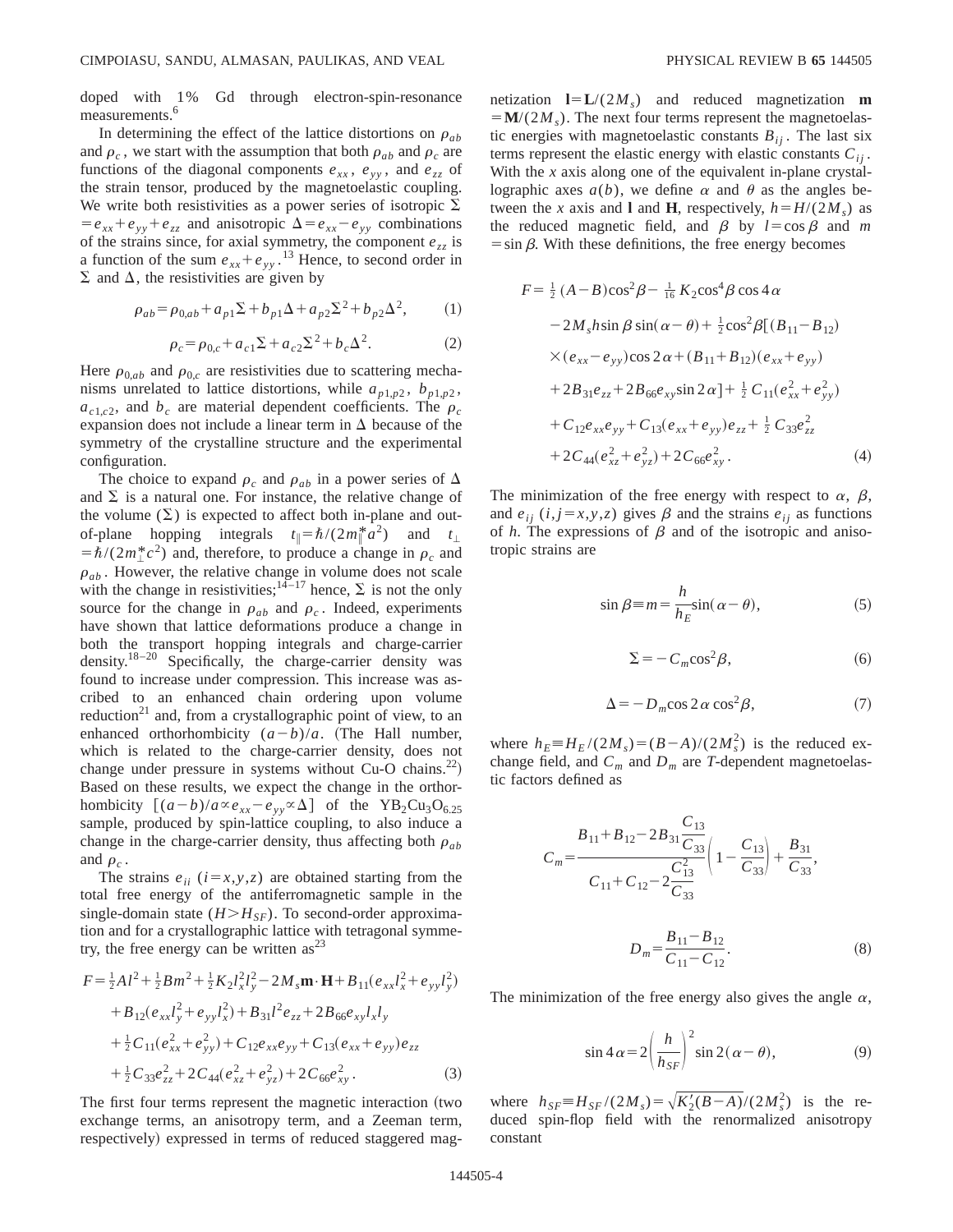$$
K_2' = K_2 + 2\frac{(B_{11} - B_{12})^2}{C_{11} - C_{12}} - \frac{B_{66}^2}{C_{66}}.
$$
 (10)

For fields higher than  $H_{SF}$ , Eq. (9) has the solution  $\alpha$  $= \pi/2 + \theta + \delta$ , with

$$
\delta \approx -\frac{\sin 4\theta}{4\left[\left(\frac{h}{h_{SF}}\right)^2 + \cos 4\theta\right]} \ll 1.
$$
 (11)

This means that, for  $H > H_{SF}$ , the staggered magnetization is nearly always perpendicular to the direction of the magnetic field and rotates simultaneously with the magnetic field, but with an approximately  $\pi/2$  phase shift.

Inserting Eqs.  $(6)$  and  $(7)$  into Eqs.  $(1)$  and  $(2)$ , and with  $\cos^2 \beta \approx 1 - h^2/h_E^2$  one obtains the following field and angular dependences of  $\rho_{ab}$  (expressed up to first order in  $\Sigma$  and  $\Delta$ ) and  $\rho_c$  (expressed up to second order in  $\Sigma$  and  $\Delta$ ):

$$
\rho_{ab}(H) = \rho_{0,ab}(H) - a_{p1}C_m \left[ 1 - \left(\frac{H}{H_E}\right)^2 \right]
$$
  
+  $b_{p1}D_m \left[ 1 - \left(\frac{H}{H_E}\right)^2 \right] \cos 2\theta$ ,  

$$
\rho_c(H) = \rho_{0,c}(H) - a_{c1}C_m \left[ 1 - \left(\frac{H}{H_E}\right)^2 \right]
$$
  
+  $a_{c2}C_m^2 \left[ 1 - 2\left(\frac{H}{H_E}\right)^2 \right]$   
+  $\frac{b_cD_m^2}{2} \left[ 1 - 2\left(\frac{H}{H_E}\right)^2 \right] (1 + \cos 4\theta).$  (12)

In order to determine the magnetoresistivities, it is necessary to know the zero-field values of  $\Sigma$  and  $\Delta$  that enter in the expressions of  $\rho_{ab}$  and  $\rho_c$  for  $H=0$  T. These values can be evaluated starting from the expression of the free energy, i.e., Eq.  $(3)$ , without the terms due to the magnetic field [second] and fourth terms of Eq.  $(3)$ ]. The minimization of the free energy leads to two solutions for the angle  $\alpha$ :  $\alpha=0$  and  $\pi/2$ . This indicates that at  $H=0$  T, the sample splits into antiferromagnetic domains, which, for a perfect single crystal, orient in equal numbers along the two easy axes of magnetization. Then, one gets the zero-field value of  $\Sigma$  and  $\Delta$  by taking the average of the values obtained from Eqs.  $(6)$  and (7), respectively, with  $\alpha=0$  and  $\pi/2$ :  $\Sigma(0)_{av}=-C_m$ ,  $\Delta(0)_{av} = 0$ ,  $\Sigma^2(0)_{av} = C_m^2$ , and  $\Delta^2(0)_{av} = D_m^2$ . As a result,  $\Delta \rho_{ab} = \rho_{ab}(H) - \rho_{ab}(0)$  and  $\Delta \rho_c = \rho_c(H) - \rho_c(0)$  are given by

$$
\Delta \rho_{ab} = \Delta \rho_{0,ab} + a_{p1} C_m \left(\frac{H}{H_E}\right)^2 + b_{p1} D_m \left[1 - \left(\frac{H}{H_E}\right)^2\right] \cos 2\theta,
$$
\n(13)

$$
\Delta \rho_c = \Delta \rho_{0,c} + [a_{c1}C_m - 2a_{c2}C_m^2 - 2b_cD_m^2] \left(\frac{H}{H_E}\right)^2 - \frac{b_cD_m^2}{2} \left[1 - 2\left(\frac{H}{H_E}\right)^2\right] (1 - \cos 4\theta), \tag{14}
$$

where  $\Delta \rho_{0,ab} = \rho_{0,ab}(H) - \rho_{0,ab}(0)$  and  $\Delta \rho_{0,c} = \rho_{0,c}(H)$  $-\rho_{0,c}(0)$ .

Equations  $(13)$  and  $(14)$  predict the existence of three terms contributing to both in-plane and out-of-plane magnetoresistivities: the first term is generated by mechanisms independent of lattice distortions, while the second and third terms are a result of lattice distortions. The second term is quadratic in field and independent of the angle between *H* and the crystallographic axes, while the third term is anisotropic with respect to the in-plane field orientation, with a twofold symmetry  $(2\theta)$  in  $\Delta \rho_{ab}$  and a fourfold symmetry  $(4\theta)$  in  $\Delta \rho_c$ .

The angular dependences of  $\Delta \rho_{ab,c}^{anis}/\rho_{ab,c}$  shown in Figs. 3(a) and 3(b), with a cos  $2\theta$  behavior for  $\Delta \rho_{ab}^{anis}/\rho_{ab}$ , and  $\cos 4\theta$  behavior for  $\Delta \rho_c^{anis}/\rho_c$ , are in excellent agreement with the angular dependences predicted by the anisotropic terms of Eqs.  $(13)$  and  $(14)$ . Also, Figs. 3 $(a)$  and 3 $(b)$  show that  $\Delta \rho_c^{anis}/\rho_c$  is approximately one order of magnitude smaller than  $\Delta \rho_{ab}^{anis}/\rho_{ab}$ . This is consistent with the fact that a second-order approximation had to be employed in order to reveal the angular behavior of  $\Delta \rho_c / \rho_c$ , while a first-order approximation was used for  $\Delta \rho_{ab} / \rho_{ab}$ .

Thus, the magnetoelastic coupling explains the unusual *angular dependence* exhibited by both MRs, and, therefore, constitutes a valid candidate for the origin of this behavior. However, in order to see if the lattice distortions account for the *magnitude* of the anisotropic term in MRs, we estimate the order of magnitude of the change in the lattice parameter and, hence, of the magnetostriction required to produce the measured magnitude of the anisotropic term in MRs and compare this estimate with known magnetostriction data. Both magnetostriction and applied pressure give rise to changes of the lattice parameters and, subsequently, to changes in resistivity. The change in resistivity as a result of uniaxial stress applied along the *a* axis is  $\Delta \rho_{ab} / \rho_{ab}$  $\approx$   $-(d \ln \rho_{ab}/dp_a)\kappa_a^{-1}(\Delta a/a)$ , where  $\kappa_a = -d \ln a/dp_a$  and  $\Delta a/a$  is the relative change in the lattice parameter *a* as a result of the applied uniaxial stress  $p_a$ . With  $\kappa_a \approx -2.4$  $\times 10^{-3}$  GPa<sup>-1</sup> from Ref. 21, *d* ln  $\rho_{ab}/dp_a \approx -0.4$  GPa<sup>-1</sup> from Ref. 19, and  $\Delta \rho_{ab}^{anis}/\rho_{ab} \approx 10^{-3}$  from our measurements in the single-domain state, one obtains  $\Delta a/a = e_{xx} \approx 6$  $\times 10^{-6}$ . This is in good agreement with the reported values of  $10^{-6}$ – $10^{-5}$  on magnetostriction in layered cuprates.<sup>24,25</sup>

As mentioned above, Eqs.  $(13)$  and  $(14)$  also predict the presence of an  $H^2$  term for both in-plane and out-of-plane resistivities, independent of the in-plane field orientation. The *H* dependence of  $\Delta \rho_{ab}/\rho_{ab}$  and  $\Delta \rho_c/\rho_c$  measured at constant *T* and fixed *H* orientation [see Figs. 2(a) and 2(b)] exhibits a quadratic contribution as well, which appears to be, within experimental errors, independent of field orientation.

We check next if the magnitude of the measured *isotropic*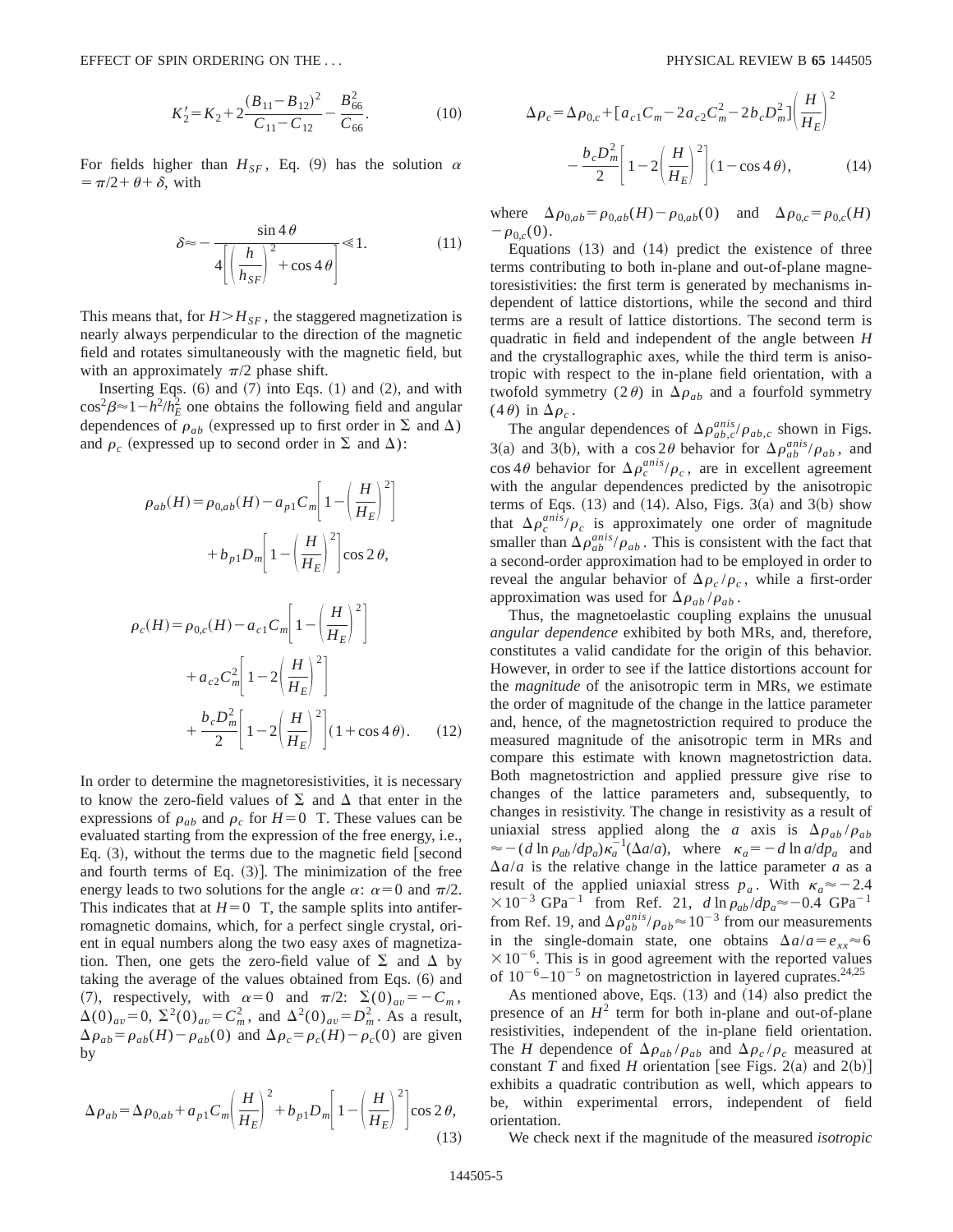$H<sup>2</sup>$  term could be accounted for by *isotropic* forced magnetostriction alone [second terms in Eqs.  $(13)$  and  $(14)$ ]. Specifically, from data of hydrostatic pressure dependence of in-plane resistivity of  $YBa<sub>2</sub>Cu<sub>3</sub>O<sub>6+x</sub>$ , we estimate the magnitude of the magnetostriction necessary to induce an  $H^2$ term in  $\Delta \rho_{ab} / \rho_{ab}$  of the order of 10<sup>-3</sup> at 14 T. A relative change of volume,  $\Delta V/V$ , produces a change in the resistivity given by  $\Delta \rho_{ab}/\rho_{ab} \approx (-d \ln \rho_{ab}/dp) \kappa_V^{-1} \Delta V/V$ , where *p* represents the applied hydrostatic pressure,  $\kappa_V = -d \ln V/dp$  $\approx -8.9 \times 10^{-3}$  GPa<sup>-1</sup>, and *d* ln  $\rho_{ab}/dp \approx -0.12$  GPa<sup>-1</sup> from Ref. 21. An applied magnetic field induces a relative change in volume  $\Delta V/V = \Sigma(0)(H/H_E)^2$ , where  $\Sigma(0) = e_{xx}$  $+e_{yy}+e_{zz}$  is the zero-field isotropic magnetostriction. With  $H_E \approx 600$  T (see Ref. 26), one obtains  $\Sigma(0) \approx 0.1$ . This is an extremely large value since  $\Sigma(0)$  is, at most, of the order of  $3e_{xx} \approx 10^{-6} - 10^{-5}$ . Therefore, we conclude that the isotropic forced magnetostriction alone [second term in Eqs.  $(13)$  and  $(14)$ ] produces negligible contribution to MRs and cannot account for the measured magnitude of the *isotropic H*<sup>2</sup> term in  $\Delta \rho_{ab} / \rho_{ab}$  and  $\Delta \rho_c / \rho_c$ .

# **V. EFFECT OF OTHER MECHANISMS ON MAGNETOTRANSPORT**

We address now the contributions  $\Delta \rho_{ab,0} / \rho_{ab}$  and  $\Delta\rho_{c,0}/\rho_c$  in Eqs. (13) and (14), respectively, which represent mechanisms independent of lattice distortions. We note that  $\Delta\rho_{ab,0}/\rho_{ab}$  and  $\Delta\rho_{c,0}/\rho_c$  correspond to the experimentally measured  $\Delta \rho_{ab} / \rho_{ab} (45^\circ)$  and  $\Delta \rho_c / \rho_c (90^\circ)$ , respectively, since the anisotropic terms cancel for these  $\theta$  values. As mentioned above and shown in Figs.  $2(a)$  and  $2(b)$ ,  $\Delta\rho_{ab}/\rho_{ab}(45^\circ)$  and  $\Delta\rho_c/\rho_c(90^\circ)$  contain two contributions each: a quadratic in *H* contribution,  $\gamma_{ab}H^2$  and  $\gamma_cH^2$ , respectively, and a negative contribution,  $\Delta \rho_{ab}^{DW}/\rho_{ab}$  and  $\Delta \rho_c^{DW}/\rho_c$ , respectively. We extract two relevant quantities from the *H* dependence of  $\Delta \rho_{ab}^{DW}/\rho_{ab}$  and  $\Delta \rho_c^{DW}/\rho_c$  [see Figs.  $2(a)$  and  $2(b)$ , respectively]: the saturation values  $\Delta \rho_{ab,sat}^{DW}/\rho_{ab}$  and  $\Delta \rho_{c,sat}^{DW}/\rho_c$  as well as their threshold fields  $H_{ab,sat}^{DW}$  and  $H_{c,sat}^{DW}$ .

The *T* dependence of  $H_{ab,sat}^{DW}$  and  $H_{c,sat}^{DW}$  together with  $H_{SF}$ determined from the *H* dependence of  $\Delta \rho_{ab,c}^{anis}/\rho_{ab,c}$  are shown in Fig. 4(a). For  $T > 100$  K, all three curves decrease linearly with increasing *T*, with a common *T*-axis intercept of 390 $\pm$ 25 K. Since  $H_{SF}$  should vanish at  $T_N$ , we identify this temperature with the AF transition temperature. This determined value of  $T_N$  is in good agreement with the 382 K value of  $T_N$  extracted from the phase diagram of YBa<sub>2</sub>Cu<sub>3</sub>O<sub>x</sub> for this same stoichiometry.<sup>27</sup>

The *T* dependences of the saturation values  $\Delta \rho_{ab,sat}^{DW}/\rho_{ab}$ and  $\Delta \rho_{c,sat}^{DW}/\rho_c$  are shown in Fig. 4(b). The in-plane data follow a power-law dependence of the form  $\Delta \rho_{ab,sat}^{DW}/\rho_{ab}$ = const $\times$ (1-*T*/*T<sub>ab</sub>*)<sup> $\alpha$ </sup>, with the best fit for *T<sub>ab</sub>*=393 K and  $\alpha$ =3.75 (solid line in the figure). This characteristic temperature is again close to  $T_N$ , indicating that  $\Delta \rho_{ab,sat}^{DW}/\rho_{ab}$ also vanishes at  $T>T_N$ . A similar *T* dependence is also characteristic to  $\Delta \rho_{c,sat}^{DW} / \rho_c$  for  $T > 100$  K, as evidenced by the scaling between  $\Delta \rho_{ab,sat}^{DW}/\rho_{ab}$  and  $\Delta \rho_{c,sat}^{DW}/\rho_c$  shown in Fig.  $4(b).$ 



FIG. 4. (a) Temperature  $T$  dependence of the saturation fields  $H_{SF}$ ,  $H_{ab,sat}^{DW}$ , and  $H_{c,sat}^{DW}$  of YBa<sub>2</sub>Cu<sub>3</sub>O<sub>6.25</sub> single crystal. (b) Temperature *T* dependences of the saturation values  $\Delta \rho_{ab,sat}^{DW}/\rho_{ab}$  and  $\Delta \rho_{c,sat}^{DW}/\rho_c$ . Inset: Temperature *T* dependences of the coefficients  $\gamma_{ab,c}$  of the quadratic in *H* contributions to magnetoresistivities.

The scaling of  $\Delta \rho_{ab,sat}^{DW}/\rho_{ab}$  and  $\Delta \rho_{c,sat}^{DW}/\rho_c$  as well as the nearly identical values of the saturation fields  $H_{i,sat}^{DW}$  (*i*  $(a,b,c)$  [Fig. 4(a)] for  $T>100$  K are a strong indication that the same mechanism, which becomes active in the AF regime, is responsible for both  $\Delta \rho_{ab}^{DW}/\rho_{ab}$  and  $\Delta \rho_c^{DW}/\rho_c$  at high *T*. The peculiar *H* dependences of  $\Delta \rho_{ab}^{DW}(H)$  and  $\Delta \rho_c^{DW}(H)$  with their rapid decrease with increasing *H* for low *H* and their saturation at high *H* support the idea that the mechanism responsible for these MR terms involves the *H*-dependent AF domain structure. This mechanism is most likely related to scattering of the charge carriers on the AF domain walls. This scattering process occurs as a result of carrier spin relaxation on the local rotated magnetic moments within the domain wall. A similar domain-wall scattering was predicted and experimentally investigated in the case of ferromagnetic materials.<sup>28,29</sup> Magnetic fields higher than  $H_{SF}$ erase the domains, the local magnetic moments acquire the same orientation, and scattering events are no longer present. Hence, the domain-wall resistance vanishes and  $\Delta \rho_{ab,c}^{DW}/\rho_{ab,c}(H)$  saturates at a value that reflects the relative contribution of the DW scattering to the total resistivities. The downturn of  $H_{c,sat}^{DW}$  at  $T \approx 100$  K is, however, intriguing and might signal a change in the way the Cu spins couple with *H*. This change appears to be relevant to the out-ofplane transport while leaving the in-plane transport unaf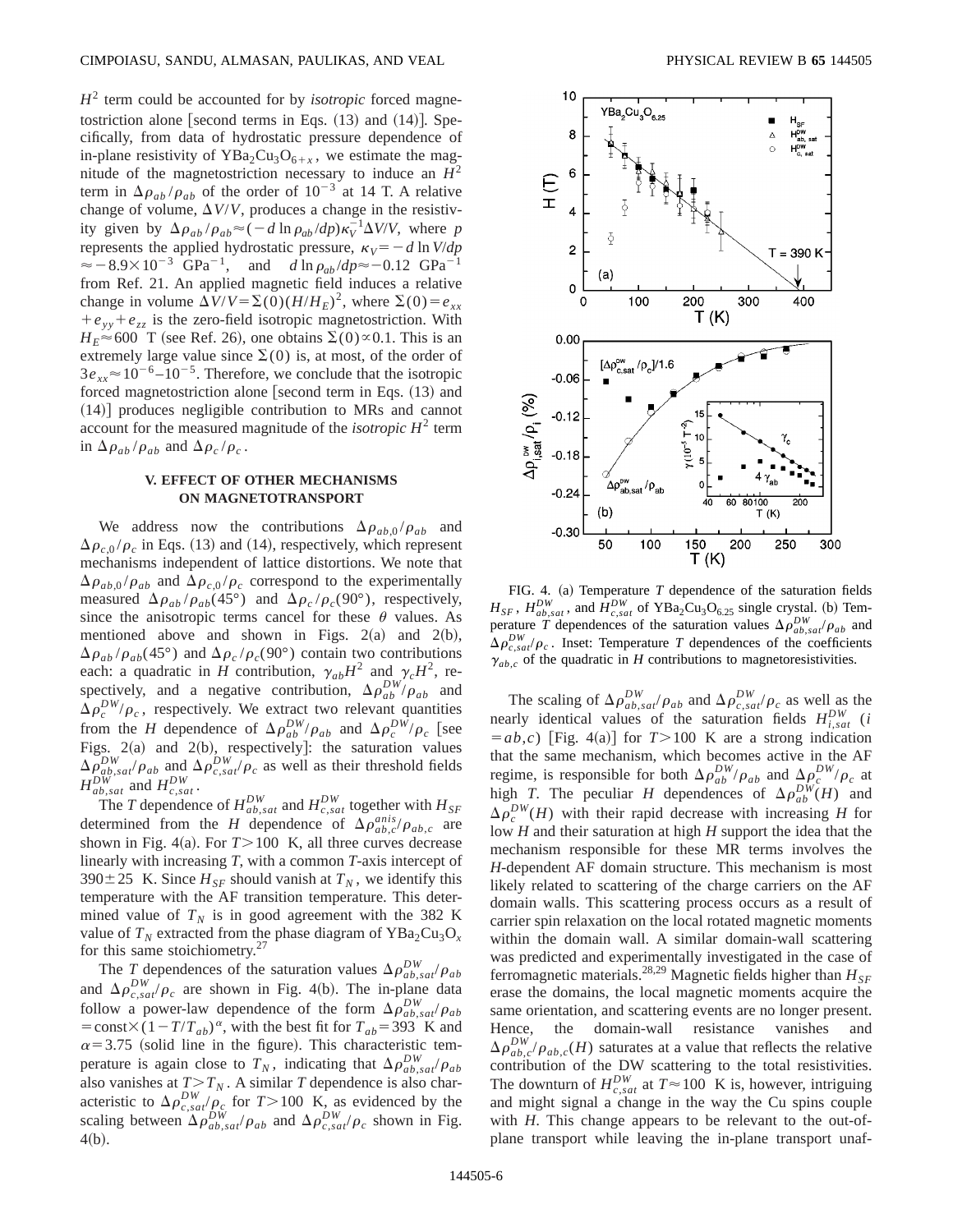fected ( $H_{ab,sat}^{DW}$  continues to monotonically increase with decreasing *T*).

The  $H^2$  coefficients  $\gamma_{ab,c}$  extracted from our data have positive values over the whole measured *T* range, with  $\gamma_c$ approximately one order of magnitude larger than  $\gamma_{ab}$ . The *T* dependences of  $\gamma_{ab}$  and  $\gamma_c$  are shown in the inset to Fig. 4(b). The coefficient  $\gamma_c$  decreases monotonically with increasing temperature while  $\gamma_{ab}$  is nonmonotonic with a maximum at  $\approx 100$  K. For  $50 \le T \le 250$  K,  $\gamma_c$  has the following logarithmic *T* dependence:

$$
\gamma_c = 735 \times 10^{-7} \ln \frac{T^*}{T},\tag{15}
$$

with the fitting parameter  $T^* = 363$  K. This value of  $T^*$  is close to the 382 K value of  $T_N$  extracted from the phase diagram of YBa<sub>2</sub>Cu<sub>3</sub>O<sub>x</sub> for this same stoichiometry.<sup>27</sup> This suggests that the  $H^2$  term of  $\Delta \rho_c / \rho_c$  correlates with the presence of antiferromagnetic ordering, as was previously reported on  $YBa<sub>2</sub>Cu<sub>3</sub>O<sub>x</sub>$  single crystals with similar oxygen content.30

# **VI. SUMMARY**

We performed simultaneous in-plane and out-of-plane magnetoresistivity measurements on antiferromagnetic  $YBa<sub>2</sub>Cu<sub>3</sub>O<sub>6.25</sub>$  single crystals in magnetic fields applied par-

- \*Permanent Address: National Institute of Materials Physics, R76900 Bucharest, Romania.
- <sup>1</sup>Yoichi Ando, A.N. Lavrov, and Kouji Segawa, Phys. Rev. Lett. 83, 2813 (1999).
- <sup>2</sup>E. Cimpoiasu, C.C. Almasan, A.P. Paulikas, and B.W. Veal, Physica C 364-365, 399 (2001).
- 3A. Janossy, F. Simon, and T. Feher, Phys. Rev. Lett. **85**, 474  $(2000).$
- <sup>4</sup> A.S. Moskvin and Yu.D. Panov, cond-mat/0008035 (unpublished).
- <sup>5</sup>C.N. Jiang, A.R. Boldwin, G.A. Levin, T. Stein, C.C. Almasan, D.A. Gajewski, S.H. Han, and M.B. Maple, Phys. Rev. B **55**, R3390 (1997).
- 6A. Janossy, F. Simon, T. Feher, A. Rockenbauer, L. Korecz, C. Chen, A.J.S. Chowdbury, and J.W. Hodby, Phys. Rev. B **59**, 1176 (1999).
- <sup>7</sup> B.W. Veal, H. You, A.P. Paulikas, H. Shi, Y. Fang, and J.W. Downey, Phys. Rev. B 42, 4770 (1990).
- 8G.A. Levin, T. Stein, C.N. Jiang, C.C. Almasan, D.A. Gajewshi, S.H. Han, and M.B. Maple, Physica C 282-284, 1147 (1997).
- <sup>9</sup>E. Cimpoiasu, G.A. Levin, C.C. Almasan, Hong Zheng, and B.W. Veal, Phys. Rev. B 63, 104515 (2001).
- 10V. Sandu, E. Cimpoiasu, C. C. Almasan, A. P. Paulikas, and B. W. Veal, Proceedings of Physical Phenomena at High Magnetic Fields - IV (unpublished).
- $11$ A.N. Lavrov and L.P. Kozeeva, Physica C  $248$ , 365 (1995).
- <sup>12</sup> J.W. Lynn, in *Physical and Material Properties of High Temperature Superconductors*, edited by S.K. Malik and S.S. Shah (Nova Science, New York, 1994), p. 243.
- 13L. D. Landau and E.M. Lifshitz, *Theory of Elasticity*, 3rd ed.

allel to the *ab* plane. Both  $\Delta \rho_{ab} / \rho_{ab}$  and  $\Delta \rho_c / \rho_c$  are a superposition of three contributions.

 $(i)$  The first contribution is anisotropic, changes strongly with *H* for low *H*, and saturates at *H* above a certain value  $H_{SF}$ . This contribution exhibits a twofold angular symmetry for  $\Delta\rho_{ab}/\rho_{ab}$  and a fourfold angular symmetry for  $\Delta\rho_c/\rho_c$ upon in-plane magnetic-field rotation. We have shown that this anisotropic contribution is a result of the coupling between the antiferromagnetically ordered  $Cu(2)$  spins and the crystal lattice.

(ii) The next two contributions are isotropic. One contribution is negative and saturates at fields higher than a threshold field  $H_{i,sat}^{DW}$  ( $i=c,ab$ ). We ascribe this contribution to charge-carrier scattering on the AF domain walls. The other contribution is quadratic in *H* and much larger for the outof-plane MR than for the in-plane MR. There are indications that this contribution might be due to AF ordering, although further evidence is necessary for a conclusive identification of this mechanism.

## **ACKNOWLEDGMENTS**

This research was supported by the National Science Foundation under Grant No. DMR-0102415 at KSU and the U.S. Department of Energy under Contract No. W-31-109- ENG-38 at ANL.

(Pergamon Press, New York, 1986).

- 14U. Welp, M. Grimsditch, S. Fleshler, W. Nessler, J. Downey, G.W. Crabtree, and J. Guimpel, Phys. Rev. Lett. **69**, 2130 (1992).
- 15S.W. Tozer, J.L. Koston, and E.M. McCarron III, Phys. Rev. B **47**, 8089 (1993).
- 16V.N. Kachinsky, V.N. Kochetkov, I.N. Makarenko, V.N. Narozhnyi, and T.G. Uvarova, Physica C 247, 347 (1995).
- 17D.D. Balla, A.V. Bondareko, R.V. Vovk, M.A. Obolenski, and A.A. Prodan, Low Temp. Phys. **23**, 777 (1997).
- <sup>18</sup> J.D. Jorgensen, Shiyou Pei, P. Lightfoot, D.G. Hinks, B.W. Veal, B. Babrowski, A.P. Paulikas, and R. Kleb, Physica C **171**, 93  $(1990).$
- 19V.A. Kostylev, A.I. Ponomarev, N.M. Chebotaev, and S.V. Naumov, Physica C 208, 189 (1993).
- 20K. Yoshida, A.I. Rykov, S. Tajima, and I. Terasaki, Phys. Rev. B 60, R15 035 (1999).
- <sup>21</sup> J. S. Schilling and S. Klotz, in *Physical Propeties of High Temperature Superconductors III*, edited by D.M. Ginsberg, (World Scientific, Singapore, 1992).
- <sup>22</sup>N. Tanahashi, Y. Iye, T. Tamegai, C. Murayama, N. Môri, S. Yomo, N. Okazaki, and K. Kitazawa, Jpn. J. Appl. Phys., Part 2 23, L762 (1989).
- 23M.M. Farztdinov, *Fizika Magnitnykh Domenov v Antiferromagnetikakh i Ferritakh* (Nauka, Moscow, 1981), p. 16.
- 24A.K. Zvezdin, A.M. Kadomtseva, A.A. Kovalev, M.D. Kuz'min, L.I. Leonyk, H.I. Leonyk, A.S. Markosyan, and V.N. Milov, JETP Lett. **51**, 196 (1990).
- 25Z.A. Kazei, N.P. Kolmakova, I.B. Krynetskii, R.Z. Levitin, and V.V. Snegirev, Physica C 185-189, 927 (1991).
- <sup>26</sup>The value of  $H_E$  is large and can be estimated from  $M_s H_E$  $=k_B T_N$ . Assuming  $T_N \approx 400$  K and  $M_s \approx 0.6 \mu_B$ , we obtain  $H_F$  $\approx$  600 T.